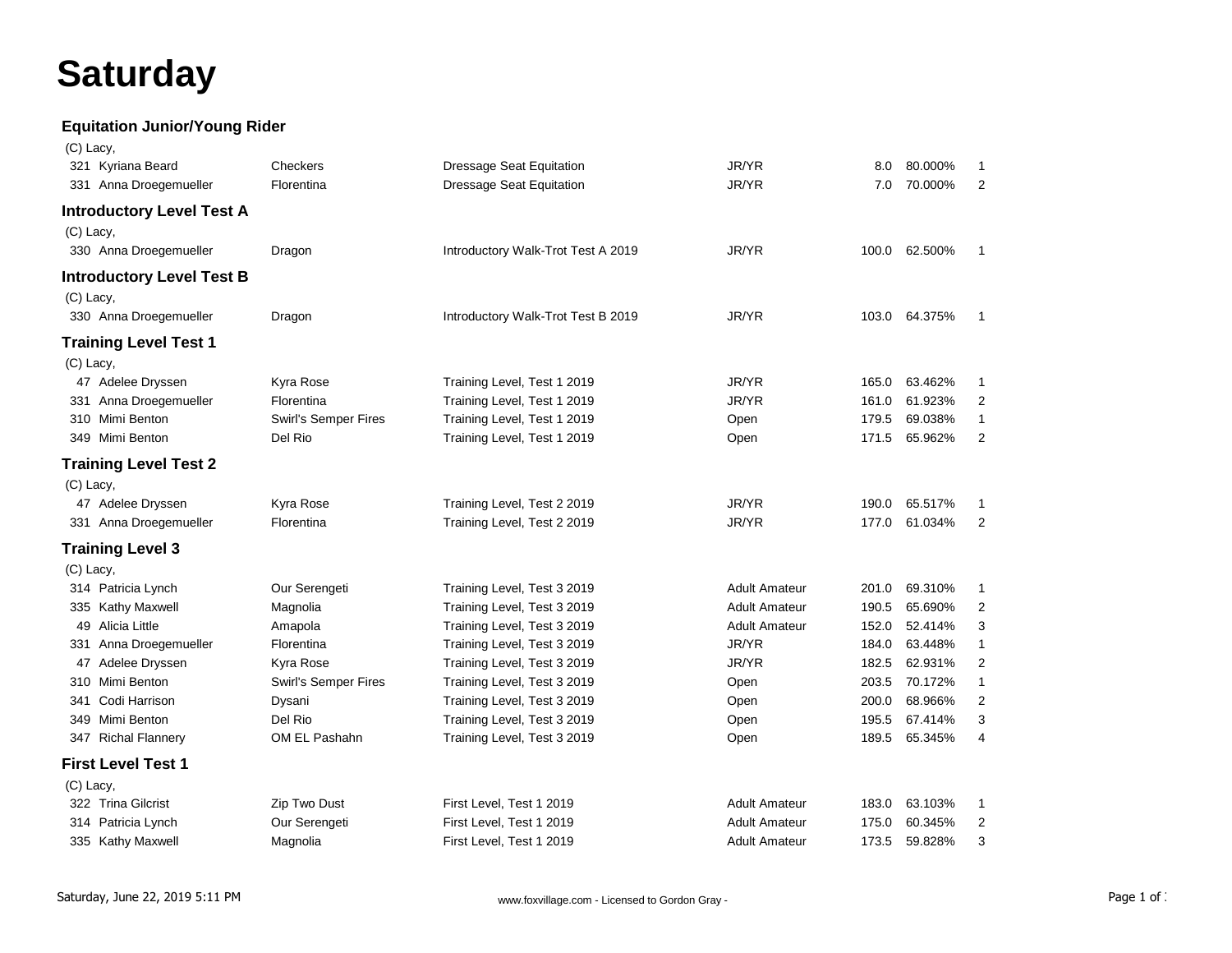| 338 Den Burdette           | A Gold Rush          | First Level, Test 1 2019  | Open                 |       | 185.5 63.966% | -1             |
|----------------------------|----------------------|---------------------------|----------------------|-------|---------------|----------------|
| <b>First Level Test 3</b>  |                      |                           |                      |       |               |                |
| (C) Lacy,                  |                      |                           |                      |       |               |                |
| 311 Natalie McTaggart      | <b>Just Bob</b>      | First Level, Test 3 2019  | <b>Adult Amateur</b> | 229.5 | 63.750%       | 1              |
| 334 Joanna Bartlett        | Mocha                | First Level, Test 3 2019  | <b>Adult Amateur</b> | 223.0 | 61.944%       | 2              |
| 321 Kyriana Beard          | Checkers             | First Level, Test 3 2019  | JR/YR                | 222.5 | 61.806%       | 1              |
| 317 Robin Hessel           | Wie Gehtz            | First Level, Test 3 2019  | Open                 | 259.5 | 72.089%       | $\mathbf{1}$   |
| 347 Richal Flannery        | OM EL Pashahn        | First Level, Test 3 2019  | Open                 | 233.5 | 64.861%       | 2              |
| <b>Second Level Test 1</b> |                      |                           |                      |       |               |                |
| (C) Lacy,                  |                      |                           |                      |       |               |                |
| 313 Anne Stephens          | Tom Luck             | Second Level, Test 1 2019 | <b>Adult Amateur</b> | 245.0 | 66.216%       | 1              |
| 334 Joanna Bartlett        | Mocha                | Second Level, Test 1 2019 | <b>Adult Amateur</b> | 215.0 | 58.108%       | 2              |
| 311 Natalie McTaggart      | Just Bob             | Second Level, Test 1 2019 | <b>Adult Amateur</b> | 213.5 | 57.703%       | 3              |
| 321 Kyriana Beard          | Checkers             | Second Level, Test 1 2019 | JR/YR                | 223.5 | 60.405%       | $\mathbf{1}$   |
| <b>Second Level Test 2</b> |                      |                           |                      |       |               |                |
| (C) Lacy,                  |                      |                           |                      |       |               |                |
| 350 Annie Warren           | Bella                | Second Level, Test 2 2019 | <b>Adult Amateur</b> |       | 276.5 67.439% | -1             |
| <b>Second Level Test 3</b> |                      |                           |                      |       |               |                |
| (C) Lacy,                  |                      |                           |                      |       |               |                |
| 313 Anne Stephens          | Tom Luck             | Second Level, Test 3 2019 | <b>Adult Amateur</b> | 273.0 | 65.000%       | $\mathbf{1}$   |
| 346 Katie Edsall           | Constatijn           | Second Level, Test 3 2019 | <b>Adult Amateur</b> | 261.0 | 62.143%       | 2              |
| 323 Carie Turner           | Liam                 | Second Level, Test 3 2019 | <b>Adult Amateur</b> | 240.5 | 57.262%       | 3              |
| 312 Chloe Patterson        | Lupo                 | Second Level, Test 3 2019 | JR/YR                | 261.5 | 62.262%       | 1              |
| 317 Robin Hessel           | Wie Gehtz            | Second Level, Test 3 2019 | Open                 | 267.0 | 63.571%       | 1              |
| <b>Third Level Test 1</b>  |                      |                           |                      |       |               |                |
| (C) Lacy,                  |                      |                           |                      |       |               |                |
| 316 Elizabeth Dudley       | Radiance DMV         | Third Level, Test 1 2019  | <b>Adult Amateur</b> | 234.5 | 63.378%       | $\mathbf{1}$   |
| 350 Annie Warren           | Bella                | Third Level, Test 1 2019  | <b>Adult Amateur</b> | 223.0 | 60.270%       | 2              |
| 329 Courtney Vaughn        | <b>Won Direction</b> | Third Level, Test 1 2019  | <b>Adult Amateur</b> | 216.5 | 58.514%       | 3              |
| 333 Tiffany Moore          | Roulette             | Third Level, Test 1 2019  | <b>Adult Amateur</b> | 208.5 | 56.351%       | 4              |
| 312 Chloe Patterson        | Lupo                 | Third Level, Test 1 2019  | JR/YR                | 226.5 | 61.216%       | $\mathbf{1}$   |
| <b>Third Level Test 3</b>  |                      |                           |                      |       |               |                |
| (C) Lacy,                  |                      |                           |                      |       |               |                |
| 323 Carie Turner           | Liam                 | Third Level, Test 3 2019  | <b>Adult Amateur</b> | 242.0 | 60.500%       | 1              |
| 329 Courtney Vaughn        | Won Direction        | Third Level, Test 3 2019  | <b>Adult Amateur</b> | 222.5 | 55.625%       | 2              |
| 318 Robin Hessel           | Diamond              | Third Level, Test 3 2019  | Open                 | 260.5 | 65.125%       | 1              |
| <b>Fourth Level Test 1</b> |                      |                           |                      |       |               |                |
| (C) Lacy,                  |                      |                           |                      |       |               |                |
| 48 Andrea McNeal           | Dylan Casimoro       | Fourth Level, Test 1 2019 | <b>Adult Amateur</b> | 241.0 | 61.795%       | 1              |
| 319 Nancy Eytcheson        | Big Ben Hancock      | Fourth Level, Test 1 2019 | <b>Adult Amateur</b> | 223.5 | 57.308%       | $\overline{2}$ |
|                            |                      |                           |                      |       |               |                |